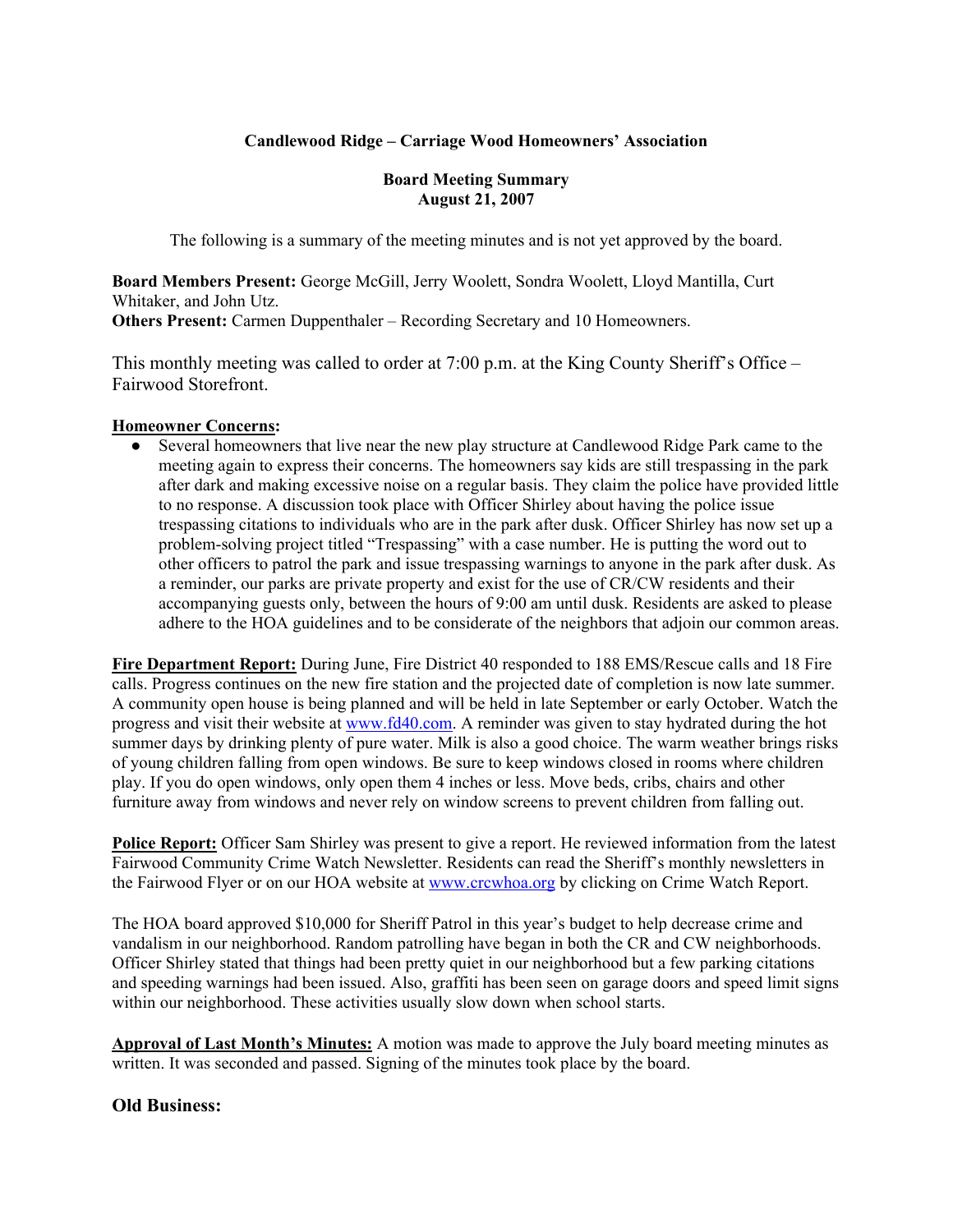- The first CR/CW community summer picnic was held Saturday August  $11^{th}$ , 2007 from Noon to 4:00 pm in Carriage Wood Park. Your Board of Directors organized and did the work involved to conduct the event. Approximately 150 to 200 residents attended. Two large blow-up toys, BBQ hotdogs, chips and drinks were provided. This event provided the opportunity to meet neighbors and ask questions to members of the Board of Directors. Many favorable comments were received. Approximately \$1100 was spent to support the picnic. The board would like to make the Summer Picnic and Easter Egg Hunt annual events, but volunteers are needed to organize and conduct them. If coordinated next year, the summer picnic could be held at Candlewood Ridge Park. A big THANK YOU goes out to Jerry & Sondra Woolett and the entire Board of Directors for donating their time to coordinate this year's fun summer picnic event!
- Two signs that state "Welcome to CR/CW HOA" and "No Soliciting" were recently installed – one at the main entrance of CR and one at the  $151<sup>st</sup>$  street entrance of CW. Positive feedback was received. The board would like to add 4 additional signs (2 for CR and 2 for CW) at our other entrances. A motion was made to order 4 more signs, posts and concrete, not to exceed \$350. The board passed the motion.

### **New Business:**

● A discussion took place regarding the interest in our HOA to investigate limiting the percent of rental houses in our association. It was decided a letter and poll would be mailed out to all homeowners in the next billing cycle.

### **Common Areas Report:**

- The board continues to carry on a dialogue with the county concerning repairs/replacement of the fence around the retention pond located along SE 184<sup>th</sup> St. in CW. They have indicated a new fence will be installed, but haven't said when. It is expected to be a chain link style fence.
- Canber (our landscape maintenance company) has been asked to clean up the area along the edge of the retention pond located in the northeastern corner of Candlewood Ridge.
- One homeowner requested that the island planter in their cul-de-sac be cleaned up by the HOA. The board responded that clean up was the responsibility of the surrounding homeowners, but it was the practice of the HOA to provide up to \$100/year toward cleanup expenses. Canber was asked to provide an estimate for the cleanup. The homeowner agreed to pay all but \$100 of the cost to have the work done. Canber has been authorized to do the work.
- Canber has been asked to provide a proposal for a new three-year maintenance contract.

**Architectural Report:** 30 new ACC request forms were received since last months meeting as follows:

- 4 Fences
- 11 House Paint
- 1 Window
- 7 Roofs
- 1 Shed
- 4 Garage Doors
- 2 Extensions

Eleven warning/reminder letters were submitted to homeowners who began projects without first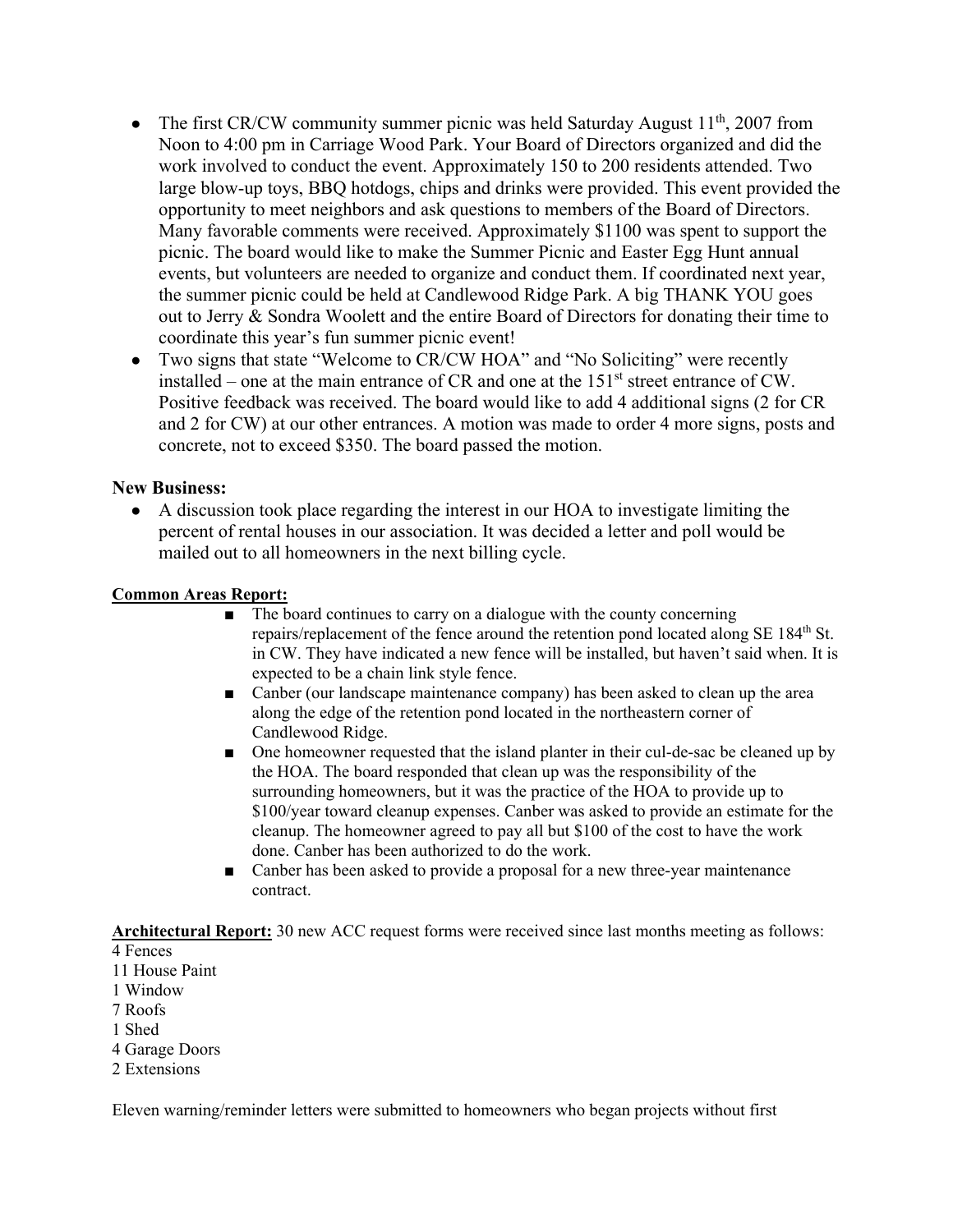submitting an ACC Request Form and receiving approval for their projects. Failure to submit the form can result in a \$100 non-recurring fine.

A new CR/CW HOA Architectural Control Request Form is now available for homeowner use on our website at www.crcwhoa.org. All architectural Control Request Forms need to be signed and submitted by mailing to the HOA address at P.O. Box 58397, Renton, WA, 98058. Email request forms will not be processed.

As a reminder, it is the homeowner's responsibility, not the contractor, to insure an ACC request signed by the homeowner is submitted and approval received prior to commencing external home improvement projects. A \$100 fine can be imposed for not following this procedure. The ACC has up to 30 days to respond to an ACC request but tries to respond much sooner. It is recommended that if a response to an ACC request has not been received within two weeks, the homeowner contact the ACC Chairperson via email at architecture@crcwhoa.org or by leaving a voice message at 425-227-4227. ACC request forms can be found in the Fairwood Flyer or on the HOA website at www.crcwhoa.org. *Please do not contact the ACC Chairperson via a home phone number.* Thank you.

**Complaints Negotiations Report:** Since last meeting, 3 new complaints were received. 43 additional complaints are pending and are in the complaints process. 5 complaints were closed. 1 home started accruing fines for being non-compliant. 5 closure letters were sent out thanking homeowners who resolved their complaints.

The types of ongoing complaints for July 2007 are: 9 – House  $30 - Yard$ 9 – Vehicles

A homeowner said they were awaken at 4:00 am by a group of teens that were driving a pickup truck and dragging peoples recycle and yard debris containers down the road. This occurred several days after garbage collection. The board would like to remind all homeowners that Garbage Cans and Trash Receptacles are to be properly stored behind a fence or inside the garage where they are not visible from the street. Please remember to remove your garbage containers from the curb and properly store them, no later than the following day. Thank you for your cooperation regarding this matter.

As a reminder, all complaints must be received in writing and signed by the author. Your name, address and phone number must be included on the written complaint so the HOA can notify you that the issue is being addressed. You may then mail your complaint to the HOA address at P.O. Box 58397, Renton, WA, 98058. The HOA will keep confidential, to the full extent of the law, all personal information that is submitted, including the complainant's name. Complaint forms can also be found on the HOA website at www.crcwhoa.org.

**Legal and Insurance Report:** Briefly discussed current procedure of fine enactment and the possibility of refining/revising it.

**Treasurer's Report:** The July Budget Comparison and Capital Improvement Fund reports were presented and reviewed. Overall our financial statements indicate our HOA is in good shape. We are slightly over budget in some areas, such as postage and legal, and slightly under budget in other areas. The association has about \$17,000 remaining in the Capital Expense budget for the year. The HOA received financial statements completed by our CPA firm for the calendar years 2005 and 2006. These reports indicate the HOA has been following good financial practices.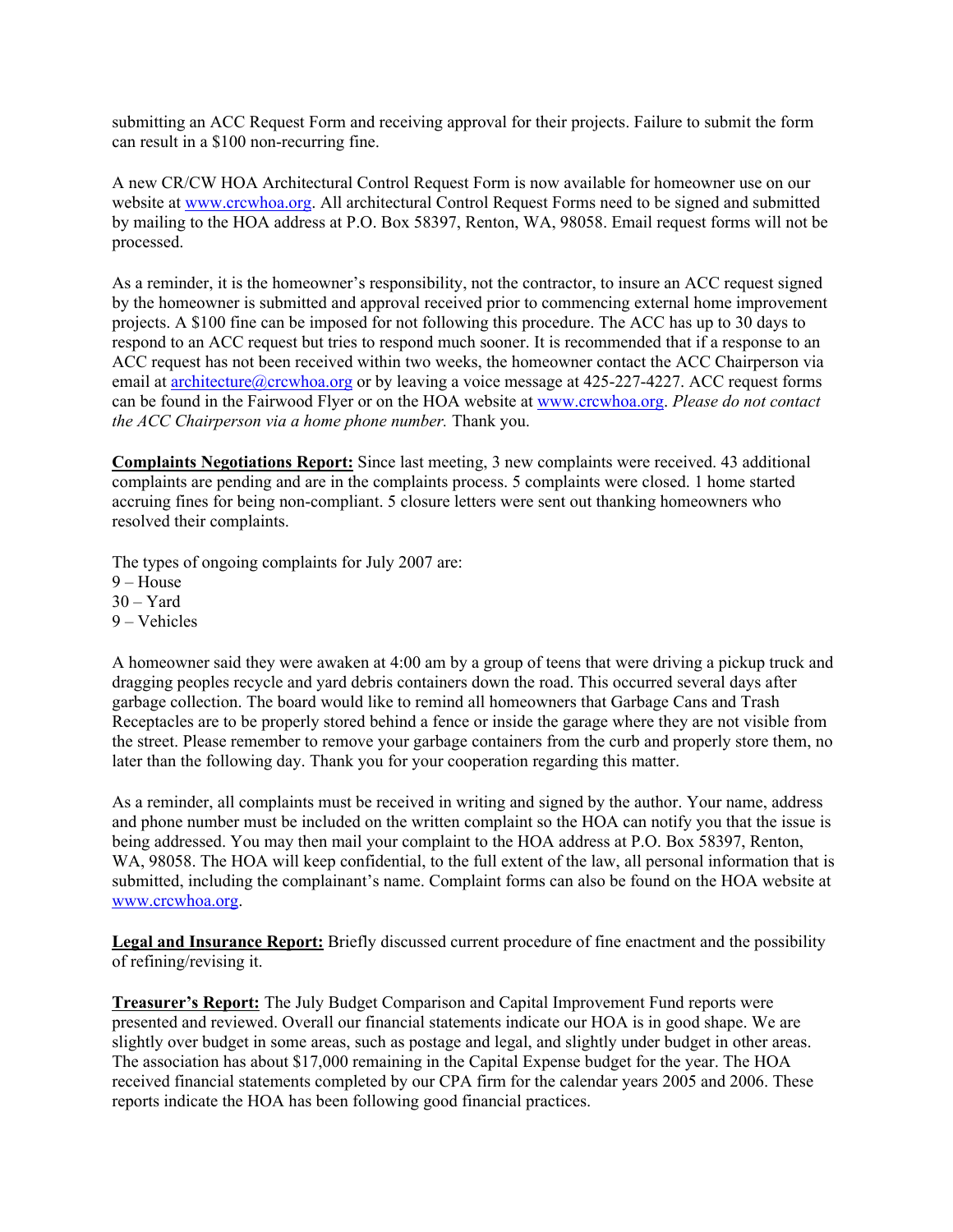# **Committee Reports:**

#### **Rules & Regulation (R&R) Committee –**

- The enacted Leasing/Rental of Homes R&R and amended Bylaws should be mailed out to all homeowners and residents soon.
- The need to consider having our amended Bylaws restated and recorded with the county was discussed. The HOA attorney can have this done for about \$500. The Board of Directors would sign the restated Bylaws.
- A review of the Animals R&R with regards to noise took place. A letter was received from a homeowner expressing concern. It was said the Animals R&R was written and enacted in 2004 to address excessive barking as an alternative to using Animal Control.

**Park Usage Committee** – No report this month.

**Capital Improvement Committee** – A proposal has been received for repaving most of the remaining asphalt path in Candlewood Ridge Park. All remaining work would cost about \$30,000, but the work has been broken down into segments. The HOA has approximately \$17,000 remaining in our Capital Improvement Fund for this year. It was recommended to spend it repairing several additional segments of the asphalt path. A motion was made to contract with Plano Bros. to do the repairs, not to exceed \$16,000. The board passed the motion.

**The Welcoming Committee** – If you are new to the neighborhood and would like an HOA information packet, call the HOA phone number at (425) 227-4227 and leave a voice message or send an email request to  $\frac{info@crcwhoa.org}{}$ .

**Block Watch Committee** – If you are interested in resurrecting this important committee please contact the HOA. Volunteers for block watch captains are needed. (425) 227-4227. You can also call the King County Sheriff's Office Fairwood location at (206) 296-3846 to get information on setting up a Block Watch Program.

**Special Topics:** Visit our Website and contact the HOA via Email at: Web - www.crcwhoa.org Email –  $info@crcwhoa.org$ 

A motion was made to adjourn the meeting at 9:03 p.m.

### **Next Board Meetings:**

- September 18, 2007
- October 16, 2007
- November 20, 2007
- $\bullet$  December 18, 2007

Meetings are usually held at **7:00 p.m.** at the Sheriff's Office, Albertson's Shopping Center. All Homeowners are welcome to attend. (425) 227-4227

# **Candlewood Ridge / Carriage Wood Announcements & Reminders**